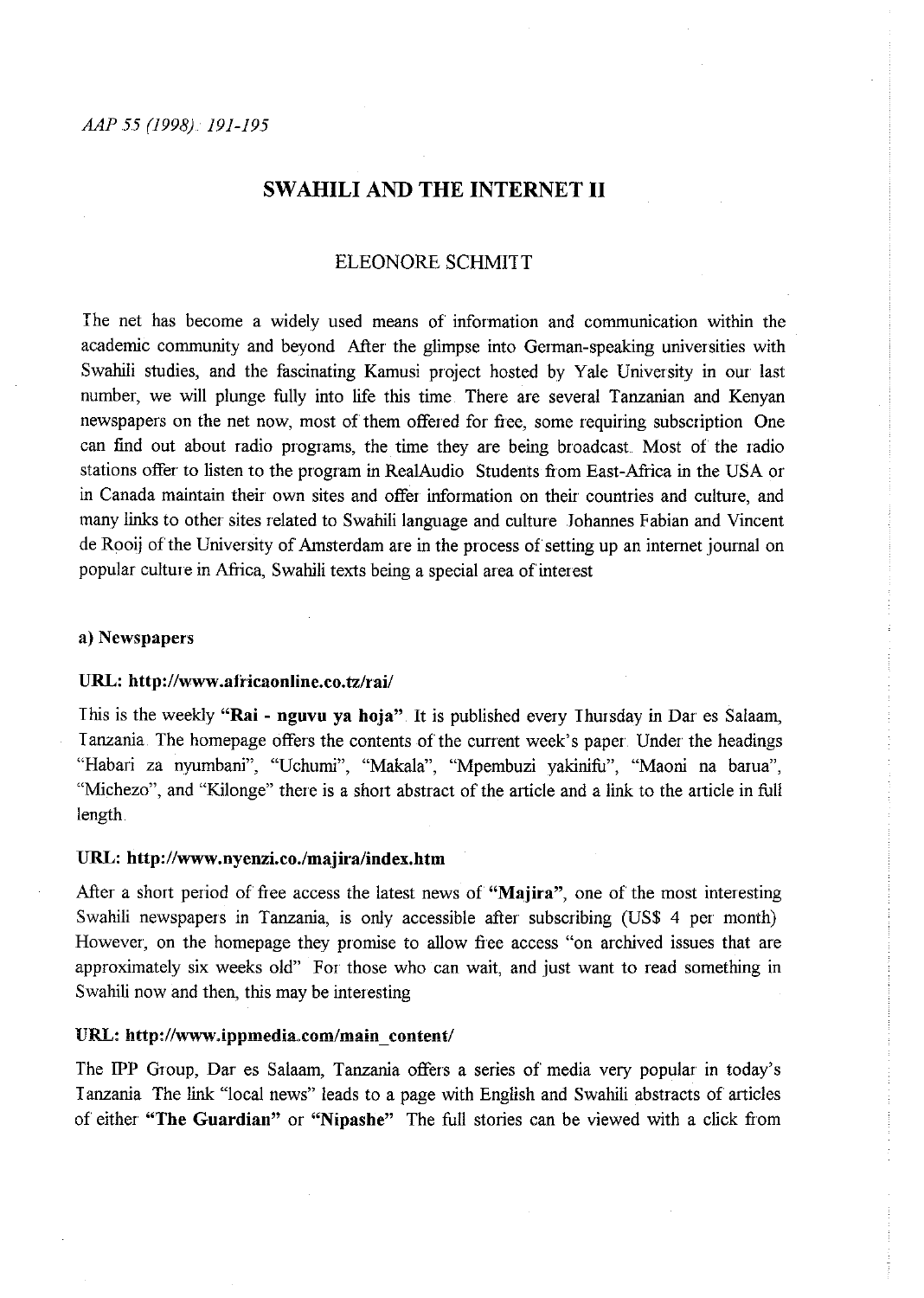here "Business news" brings you to the pages of Dar es Salaam's **"Business Times"** m English I he pages of IPP usually download within short time

# URL: http://www.nationaudio.com/News/DailyNation/Today/index.html

#### URL: http://www.nationaudio.com/News/East African/Current/index.htm

**"Daily Nation"** is one of the English language newspapers fiom Kenya. The index page offers the day's headlines, abstracts fiom the fiont page and links to the full stories At the bottom of each article the publishers asks for "comments/views about this article" Other sections of the **paper are "letters", "business", "features", "sports", "cartoon", and "advertising" A positive**  feature is the link to "yesterday's paper" The home page also offers a link to the weekly paper of the same publisher, the Nation Group, **"The East African"** with its sections "fiont page", **"regional", "opinion", "business", "maritime", and "sports"** 

# **b) Radio**

It is the web that enables us to listen to radio programs fiom Afiica Usually broadcasting of national programs cover only a relatively small area I hrough the web local broadcasters can offer their programs, be it in full length or partly It is the IPP Group which offers the very popular Dar es Salaam area Swahili program **"Radio One"** through the Internet

# URL: http://www.ippmedia.com./Newspapers/radio1.asp

The radio's homepage lists the day's program, gives short abstracts to some selected programs, indicates the "Radio One's Top I en" hits of the week, and offers to listen live to the program Most computers meet with the hardware requirements for receiving audio files Radio One tells the prospective listener that a "realaudio player [is] required" News are broadcast at  $7$  a m,  $10$  a m,  $1$  pm,  $4$  pm,  $8$  pm,  $9$  pm,  $10$  pm, and  $11$  pm (EAT). The main news are at 8 pm At 9 pm Radio One broadcast "Habari kwa mujibu wa RTD" At 6 30 a.m "Nipashe, a 15 minutes programme of titbits fiom om correspondents upcountry and abroad will be on air" Other news often take only three minutes Radio One's program is considered by most I anzanians as entertaining and interesting

Unfortunately, due to reduced availability of Internet bandwidth and the high demand on the RealAudio server from overseas at peak times it may be difficult to connect to the server.

#### **URL: http://www .. nationaudio .. com**

It is the Kenyan Nation Group that offers another East Afiican radio program. But until recently the link to listen to the radio program did not work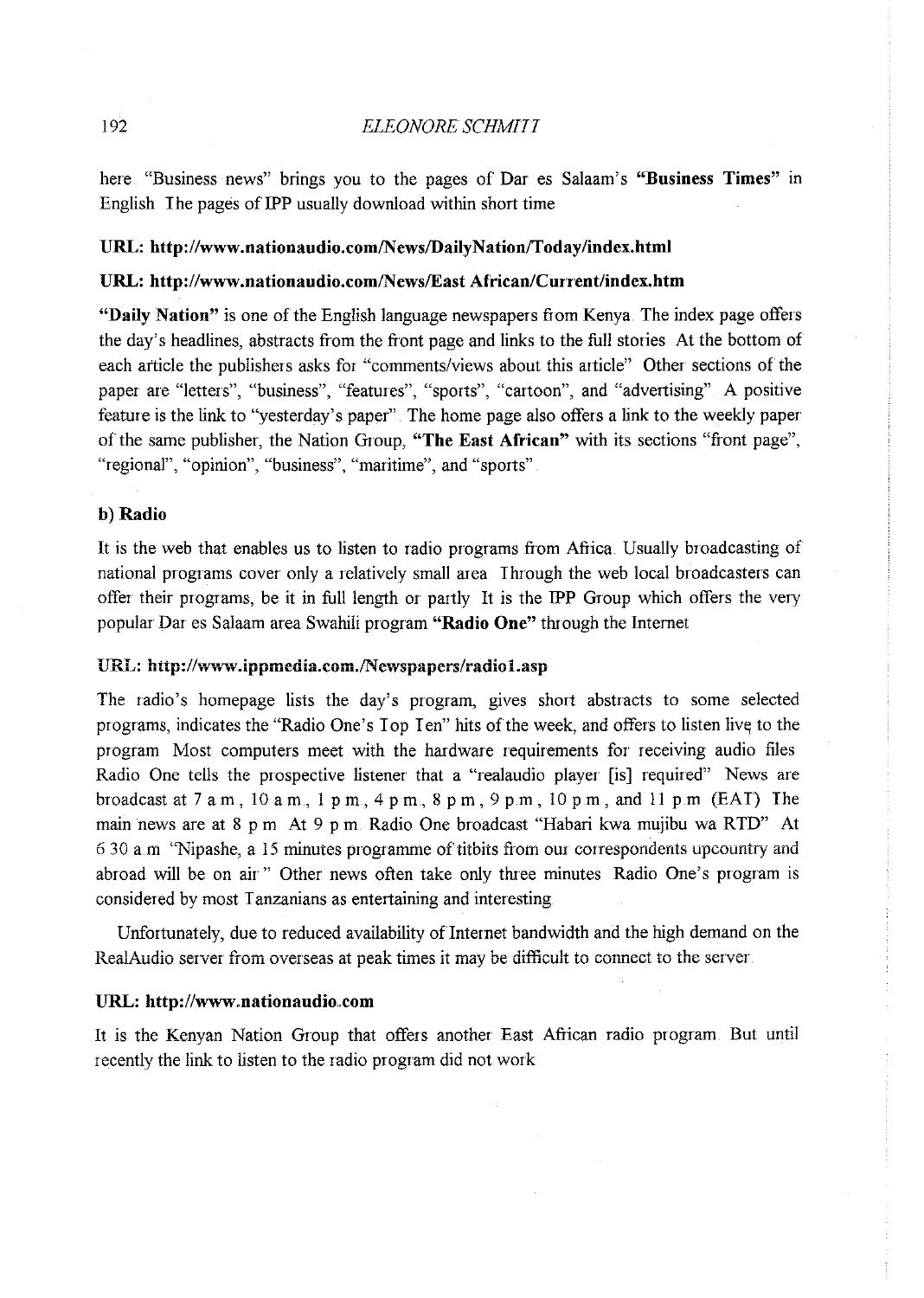### **URL: http://www.voa.gov/voahome/index.html**

This is the homepage of the "Voice of America", from where a number of links concerning the vast program of this US governmental radio station for international broadcasting can be connected to Audio files are offered in different formats: Sun Microsystems'  $\mu$ -law (AU files); Microsoft's 16-bit RIFF format ( wav files) PKZIP compressed; Progressive Networks Rea!Audio format

The Swahili Service is introduced at

#### **URL: http://www.voa.gov.swahili/index.html**

On the first of three pages a very short history of the service, the very important link to **"Programs & Frequencies"** and the time schedule are given The next page is dedicated to a list of sections the service offers in Swahili (some of them are: sports, America today, women's world, farmers' forum, science & health, African music, African events) The last page gives the names, phone numbers and e-mail connections of the staff ("VOA Swahili Service has six full-time, highly talented international broadcasters and one full-time producer"), and the service's address There is nothing on a connection to a RealAudio program

The Swahili VOA Program in Rea!Audio is available through

#### URL: http://www.voa.gov/voahome/langlist.html

At the moment there are programs in 28 languages, and the promise of more to come The program available may be some days old, depending on the broadcast schedule If a program is broadcast only five days a week, the one displayed on the RealAudio server over the weekend may be from the preceding Friday Depending on how one connects to the Internet, to listen to a RealAudio program may be very expensive, because one cannot just download a packed file that can be unpacked any time later, but one has to stay on-line and listen in - real-time Voice of America offers a Gopher Menu at **gopher·://gopher.** voa.govi

## URL: http://www.dwelle.de/kiswahili/Welcome.html

The Swahili program of Germany's international service **"Deutsche Welle"** offers the following sections on the web: "audio on demand", "taarifa ya habari", "matukio", "kipindi cha Afrika magazetini", "orodha ya vipindi", "jinsi ya kupokea matangazo yetu", "wafanyakazi wa Idhaa ya Kiswahili", "anuani yetu" With "audio on demand" you can listen online to the Swahili program broadcast last The press review "kipindi cha Afiika magazetini" gives a comprehensive overview on the news on Africa from German newspapers Under "taarifa ya habari" one can read the news broadcast by "Sauti ya Ujerumani - Idhaa ya Kiswahili".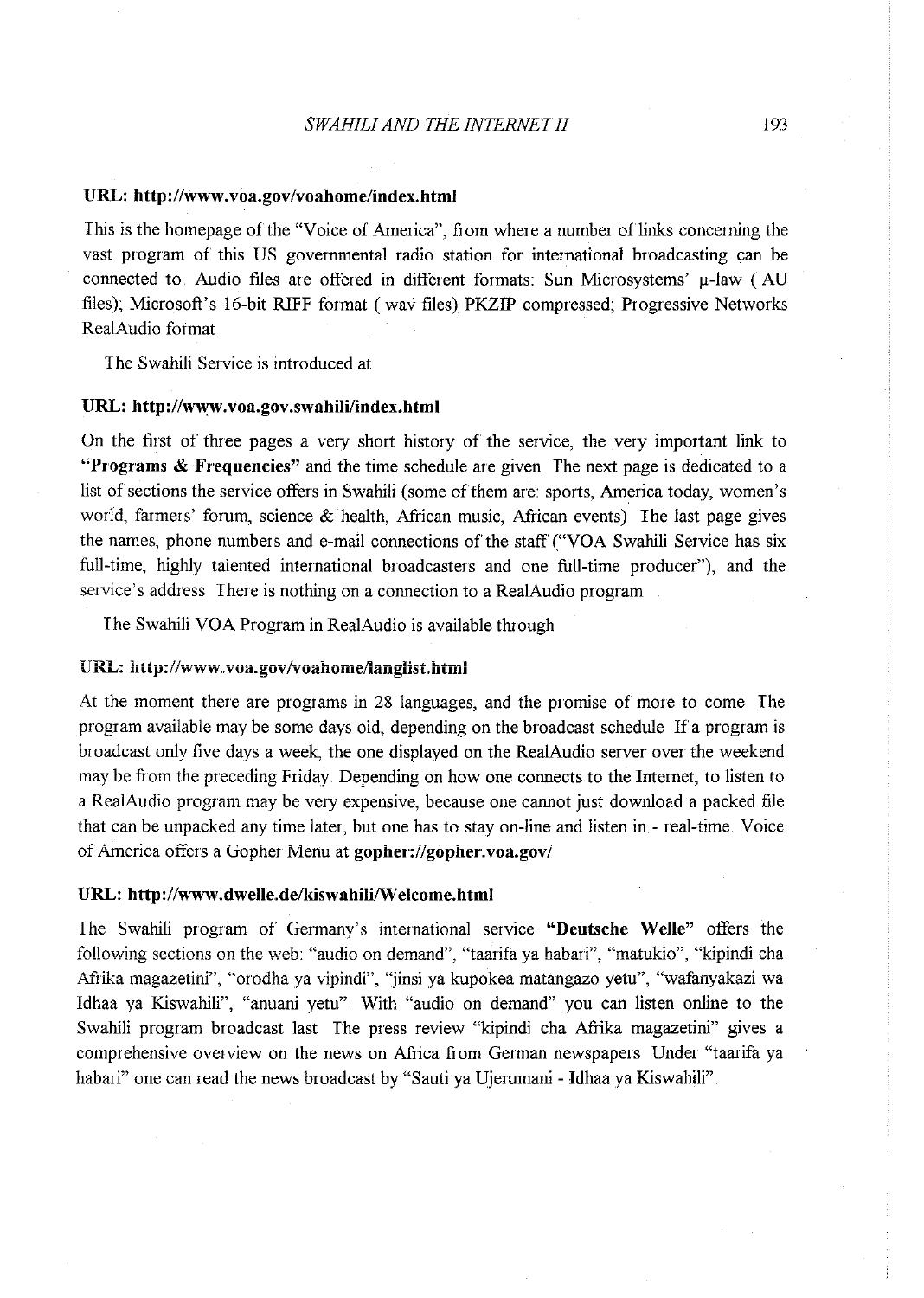# c) **Sites maintained by individuals**

Every now and then one comes across websites maintained by individuals and not by governmental or educational institutions, or commercial enterprises, but by Kenyan or I anzanian students or other expatriates who just want to tell about their country or to open a platform for communication with compatriots. These sites may be even more short-lived than others - when the people leave the university or loose interest in the subject, these sites just die Still, some of them may be useful for those interested in Swahili:

# **URL: http://www.public.iastate.edu/-papafi'**

"Papa F's corner" is a very playful site, maintained by a Kenyan living in the United States This site offers a number of links on Kenya, East Africa, and other Kenyans, as well as a link to "ONLINE Swahili Resources" These resources list only a few and very heterogeneous sites One link leads to the Kamusi project maintained by Yale University which was introduced in our last issue, and to some entertaining sites on Swahili cuisine, sayings, poetry, and kangas

# URL: http://www.zanzibar.eastafrica.net/content.htm

offers "The Zanzibar Archive", a site made up in the fantasy genre, but giving quite a number of really informative sites on Zanzibar and East Africa: geographical profile, climate, history, explorers, a photographic visit to Zanzibar's famous Stone I own, ongoing events, history, Bagamoyo and the slave trade, and a useful bibliography on Zanzibar

# URL: http://www.glcom.com/hassan/addr.html

is the homepage of Hassan Ali, a Tanzanian staying in Ottawa, Canada who offers an article on kangas by Odemary S Mbuya and a collection of "Kanga Writings" in Swahili, with a translation into English and an explanation of the meaning Furthermore he offers links to several other I anzanians and a list of Internet service providers in I anzania for those who do not want to miss this medium during their stay in I anzania

# URL: http://web.ionsys.com/~mourad/index.htm

is another Kenyan offering information on Kenya and Swahili culture, as well as some Swahili **poetry** 

## **d) Online Journals**

# URL: http://www.pscw.uva.ml/lpca/

# **URL: http://www.pscw.uva.nl/lpca/aps/toc.html**

Very recently Johannes Fabian and Vincent de Rooij started an internet project: "Language and popular culture in Africa" (LPCA) and "Archives of popular Swahili" "The main aim of LPCA is to document and further the study of expressions of popular language and culture in Africa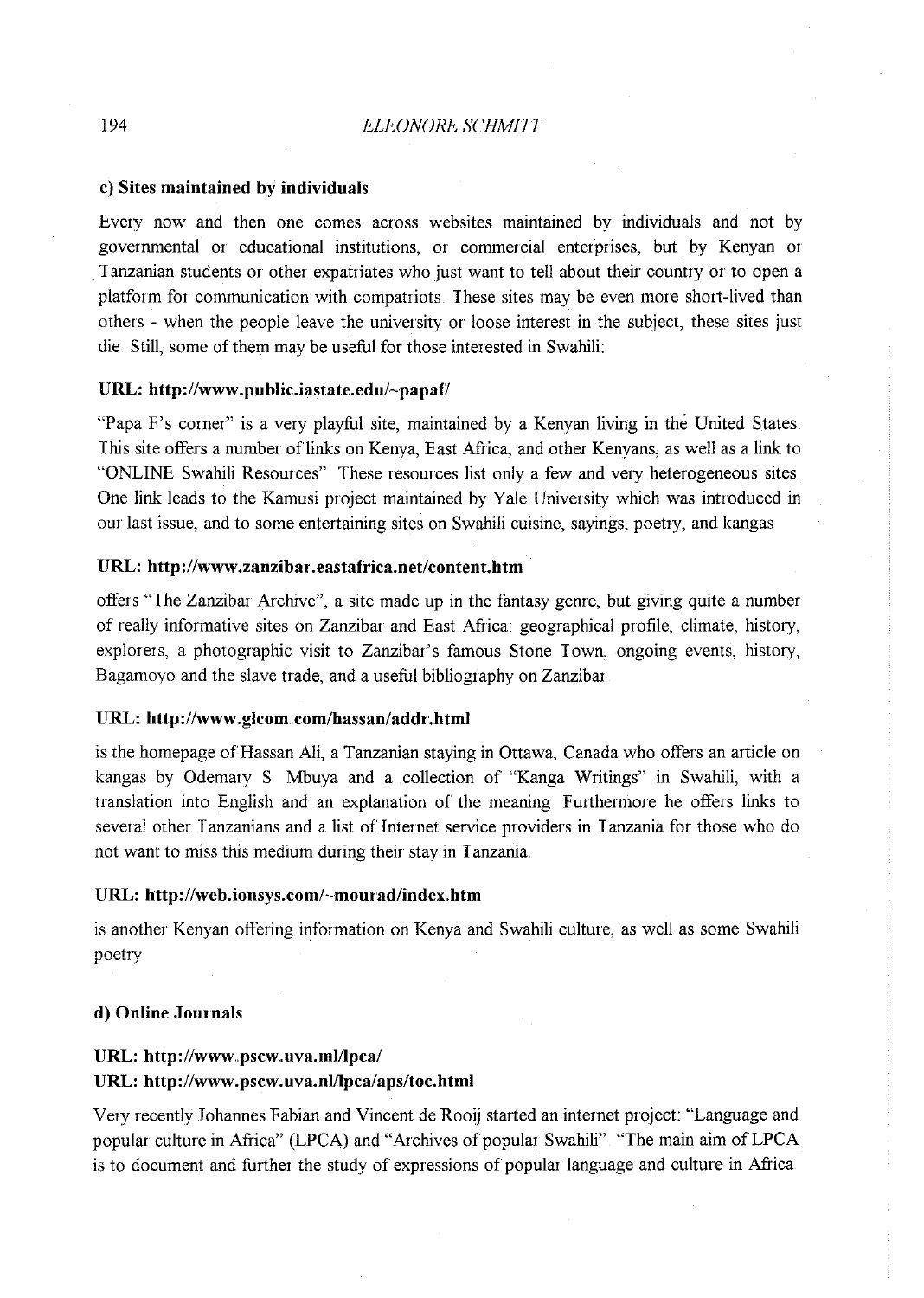This is accomplished in two ways First of all, by making available texts that serve as the medium of African popular culture and are at the same time part of this culture And, secondly, by providing a forum for electronic publication: the Journal of Language and Popular Culture in Afiica.[ .] At the initial stage of the project, the texts available at this site will be texts collected in Katanga Province, DR Congo [ ]" (www pscw uva nl/lpca). The editors wish to broaden the scope of the archives to other major Bantu languages and invite everybody to contribute information and articles Sound and image files will be included soon

The "Archives" offer a link list of available texts By now these are: "Letters to the editor fium the section Habari za Kwetu in Mwana Shaba (Journal d'entreprise de l'UM **H** K )", an annotated list of books and articles containing popular Swahili texts This list is still short (it contains texts from Fabian's area of research), but it is constructed in a very intelligent way <sup>I</sup>he annotations offer links to related bibliographic references of the list

Thus this very recent site opens new perspectives to Swahili studies, and can be counted as a major contribution to the field

# URL:http://web.phil-fak.uni-duesseldorf.de/~skelett/morets/ljua-fc.htm

is the front page of the Swahili journal "Jua" which is edited by the Tanzanian Hassan Adam based in Germany Unfortunately there has been no update ever since the site was opened - it is still the first issue published in 1996 which can be found here

All hints to where more sites can be found are most welcome and will be introduced and reviewed in upcoming issues Please contact: E Schmitt@em uni-frankfurt de. Critique and commentaries are appreciated